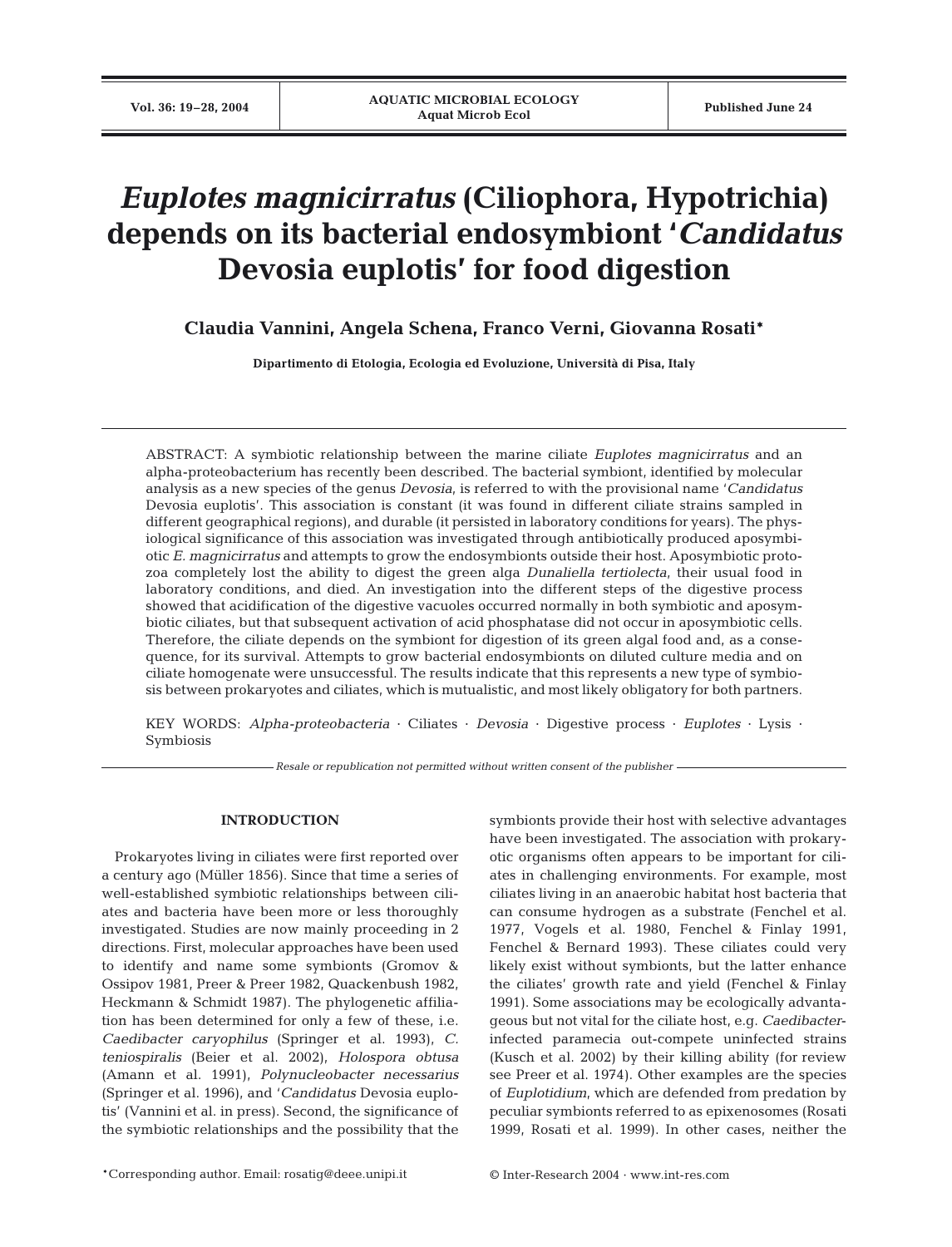on

her

ith

in

on

ish

ed

ent

In

tic

symbiont nor the host can live without the other. A group of species of *Euplotes*, phylogenetically correlated despite differences in morphological and ecological characteristics (Petroni et al. 2002), harbour similar bacteria. The best-known species is *Polynucleobacter necessarius*, formerly omikron (Heckmann 1975), an endosymbiont of *E. aediculatus* (Heckmann et al. 1983). These endosymbionts are neither infectious nor pathogenic: they function more like an organelle. They are supposed to compensate for some metabolic deficiency that arose, probably, in a common ancestor of the group (Heckmann et al. 1986), but the deficiency has not been identified.

The physiological basis of a recently discovered symbiotic relationship is investigated in the present paper. This association involves the marine species *Euplotes magnicirratus* and an alpha-proteobacterium. The latter has been identified by molecular analysis as a new species of the *Devosia* genus. Until we succeed in cultivation, or additional phenotypic data become available, the bacterial species has been given the provisional name '*Candidatus* Devosia euplotis' (Vannini et al. in press). This association was found in 3 different ciliate strains sampled in geographically disparate regions, and continuously maintained in the laboratory for years. Symbiont-free *E. magnicirratus* have never been found in nature, and a spontaneous loss of bacteria has never occurred in the laboratory.

This study was carried out using *in vivo* experiments, light and electron microscopy, cytochemistry and FISH.

## **MATERIALS AND METHODS**

**Ciliate culture conditions.** Three ciliate strains from different geographical regions were studied: LIV5 from the Ligurian Sea (Italy), CO from the Caribbean Sea (Colombia), and CAMP4.4 from the Sardinian Sea (Italy). Through morphological observations and characterization of their 18S rRNA gene, they were all identified as *Euplotes magnicirratus*. The strains were obtained from cells isolated from marine samples and cultivated in artificial seawater (salinity 33‰) at 19°C. Ciliates were regularly fed with pure cultures of the nanoflagellate *Dunaliella tertiolecta* (for details see Dini & Nyberg 1994). All these strains are well known to consistently harbor '*Candidatus* Devosia euplotis' as cytoplasmic bacterial endosymbionts (Vannini et al. in press). Strain LIV31 of *Euplotes charon* was cultured in the same way.

**Electron microscopy.** For scanning electron microscopy, ciliates were fixed in  $2\%$  OsO<sub>4</sub> in artificial seawater. The specimens were then placed on poly-*L*lysine-coated cover slips, dehydrated in ethanol, and, after critical point drying, coated with gold and examined with a JEOL/JSM-5410. For transmission electron microscopy, both cells and cysts were fixed in 2.5% glutaraldehyde and  $1\%$  OsO<sub>4</sub> in cacodylate buffer 0.1 M, pH 7.4. After fixation, ciliates were dehydrated in ethanol and embedded in Epon812 resin. Thin sections were stained with uranyl acetate and lead citrate, and observed with a JEOL 100S. An estimate of the average number of endosymbionts per section was performed through the observation of 20 sections randomly chosen from 5 different ciliate cells.

Acid phosphatase activity was revealed cytochemically by the formation of an electron-dense lead precipitate. Samples fixed with glutaraldehyde (2%) were incubated for 30 min at room temperature in a medium containing 8 mM β-glycerophosphate as substrate and lead ions as the capturing agent (Lewis 1977). They were then washed, post-fixed in  $1\%$  OsO<sub>4</sub> and processed for routine electron microscopy. Control samples were handled in the same way, but incubated in the absence of the substrate.

**Detection of endosymbionts by FISH.** Starved cells of *Euplotes magnicirratus* and *E. charon* were fixed for 5 min on microscope slides with 4% formaldehyde in PBS, then dehydrated in ethanol. Bacterial cells from growth media were also fixed with formaldehyde at 4°C for half an hour, washed with PBS, then put on slides and dehydrated. *In situ* hybridization was performed according to Manz et al. (1992) without formamide in the hybridization buffer. An absolute negative control (i.e. cells of other *Euplotes* species without endosymbionts) and a specific negative control (i.e. cells of other *Euplotes* species with different endosymbionts) were always added. Slides were then observed with a Zeiss microscope fitted for epifluorescence. Presence of endosymbionts was cheked using the species-specific probe DevEup\_993 designed for this purpose (Vannini et al. in press).

**Antibiotic treatments.** Preliminary tests were performed to determine the suitable antibiotic treatment for the loss of symbionts. TEM observations and *in situ* hybridization with species-specific probe DevEup\_993 revealed that a treatment of 5 d in a penicillin-G solution of 1000 U ml<sup>-1</sup> (1 U is equivalent to 0.6 µg of penicillin-G) in artificial sea water (salinity 33‰) led to a complete loss of the bacterial symbionts, without any damage to the ciliate host cell perceptible at the ultrastructural level. Moreover, the treated *Euplotes magnicirratus* cells still showed perfectly normal capacity of dividing and moving after 5 d. Therefore, this kind of antibiotic treatment was always used in order to obtain symbiont-free *E. magnicirratus* cells. A control for each test was conducted with *E. magnicirratus* cells not treated with penicillin-G. It was impossible to culture an aposymbiotic strain of *E. magnicirratus*: aposymbiotic cells could be generated, but they could not be grown into a persistent culture. For this reason a strain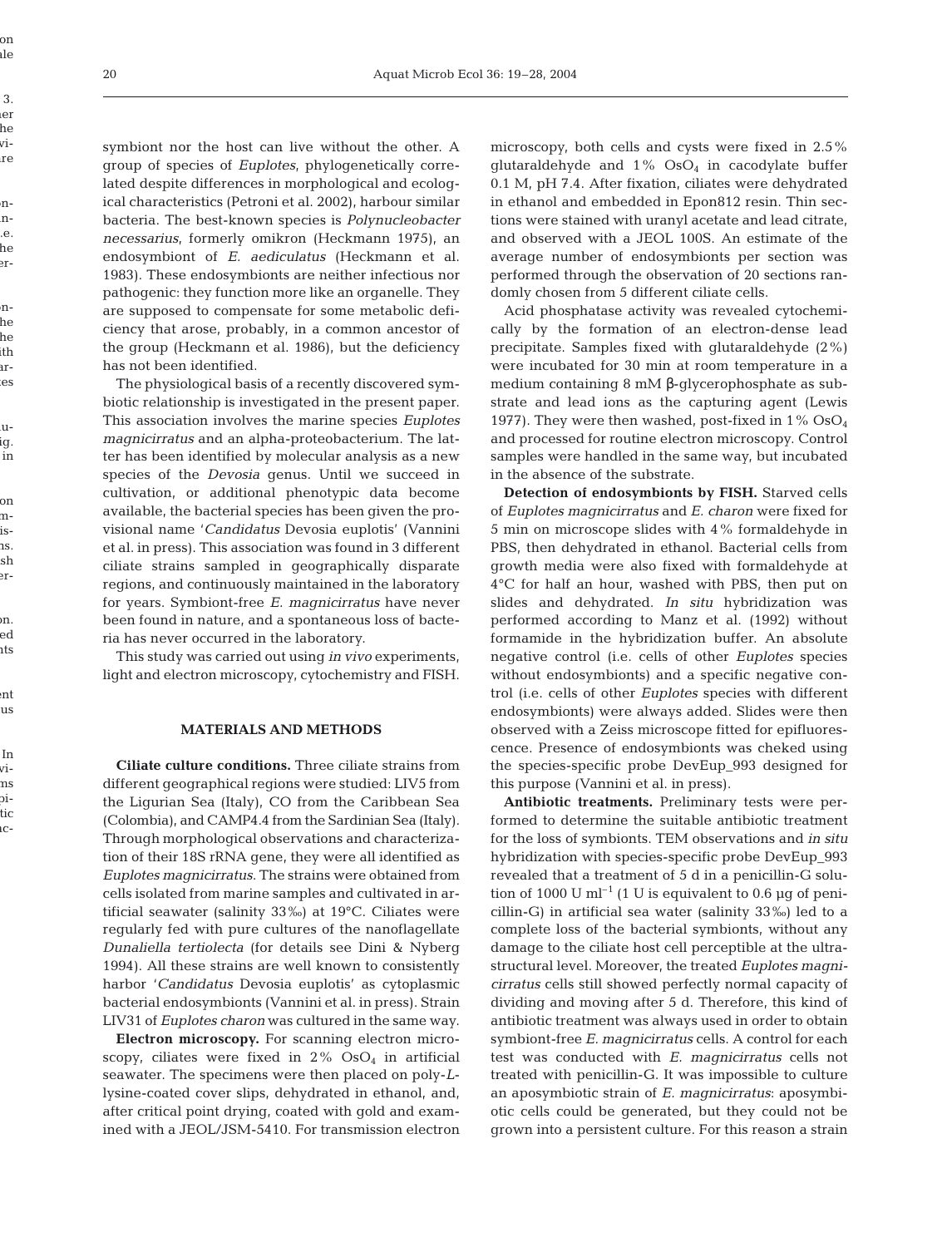of a closely related species, *E. charon*, devoid of bacterial symbionts, was also treated with penicillin-G, and used as a second control for each *in vivo* experiment.

**Growth rate and digestion capacity evaluation of aposymbiotic ciliates.** A first set of experiments was carried out to estimate the growth rate of aposymbiotic *Euplotes magnicirratus*. Twenty-one ciliate cells were isolated singly in 3-depression slides from mass cultures, fed with *Dunaliella tertiolecta*, and treated with penicillin-G (1000 U ml<sup>-1</sup>). After 5 d, resulting clones were transferred to the normal antibiotic-free culture medium and again fed with *D*. *tertiolecta*. The same number of cells was taken as a control, fed in the same way, and maintained in a penicillin-G-free medium. The number of cells in each depression was counted every 24 h for 10 d from the beginning of the experiment. The Kruskal-Wallis non-parametric test was used to make inferences about possible differences occurring among the experimental populations. A second set of experiments was performed to verify whether aposymbiotic ciliates were still able to digest their algal food or not. Thirty non-fed *E. magnicirratus* cells were treated with antibiotic for 5 d, then transferred to culture medium and fed with *D. tertiolecta* for 5 min. After this time, ciliates were again transferred to a medium completely free of food. Control cells not treated with penicillin were processed in exactly the same way. *In vivo* observations were performed both on treated and control ciliates every 8 h for 24 h with a Leitz D.I.C. (Differential Interference Contrast) photomicroscope. In order to verify the capacity of digesting *D. tertiolecta* during longer periods of time, ciliates were fed, treated with antibiotic, and observed with transmission electron microscopy after 10 d of starvation.

**Analysis of the digestive process.** Acridine orange (AO) is a weak base readily soluble in water that has no toxic effect on cells. In aqueous solution, the dye is present in 2 main forms. The first form is present in highly dilute solutions  $(10^{-8} M)$ , in which the molecules are monomers and it is characterized by a green fluorescence emission with a maximum at 530 nm. The second form, characteristic of a concentrated solution  $(10^{-2}$  M) in which the dye molecules are dimers, shows an orange-red emission with a maximum at 640 nm. AO solutions of intermediate molarity possess mixed spectral characteristics. AO, as a weak base, tends to accumulate in acid compartments of the cell (Verni & Gualtieri 1997, Landers et al. 2001), which can be easily recognized by the orange-red emission. To test whether the acidification of the digestive vacuole occurred or not in aposymbiotic ciliates, *Euplotes magnicirratus* specimens were treated with penicillin  $(1000 \text{ U ml}^{-1})$  and starved for 5 d. The control specimens were starved for the same time without penicillin treatment. Control and treated specimens were placed

in 2 vessels containing *Dunaliella tertiolecta* for 15 min then, after washing in sterilized seawater, transferred to AO solution  $(10^{-8} M)$ . The same was done for control and treated cells not fed, as a control for AO. The specimens were then observed *in vivo* with a Leica microscope fitted for epifluorescence. Control and treated ciliate cells were handled in the same way (i.e. treated, fed, and washed) before fixing for AcPase localization.

**Culture attempts of endosymbionts.** Starved *Euplotes magnicirratus* cells were filtered and concentrated, then washed and homogenized. The homogenate was added to the culture medium and incubated at 28 and 19°C. Attempts to grow endosymbionts were performed on nutrient agar (DIFCO) and nutrient broth (DIFCO) with  $KH_{2}PO_{4}$  0.45 g l<sup>-1</sup> and  $Na<sub>2</sub>HPO<sub>4</sub> \cdot 12H<sub>2</sub>O$  pH 6.8 diluted 1/100 as recommended by Janssen et al. (2002) for hardly cultivable bacteria. Attempts were also performed using ciliate homogenate as culture media, both in liquid and, added with agar 15 g  $l^{-1}$  solid state. The presence of *E*. *magnicirratus* symbionts was regularly checked by *in situ* hybridization with the species-specific Probe DevEup\_993 (Vannini et al. in press) together with Probe EUB338 complementary to almost all bacterial 16rRNA gene (Amann et al. 1990). Observations were carried on for 10 wk to detect slow-growing bacteria.

## **RESULTS**

#### **The ciliate host**

The 3 *Euplotes* strains used in this study have been assigned to *Euplotes magnicirratus* Carter, 1972 based on the analysis of the morphological characters generally used to distinguish *Euplotes* species. They are oval in shape, ca. 57 µm long and 43 µm wide. On the flattened ventral surface (Fig. 1), a huge peristomial cavity extends up to 3/4 of the whole length. On its left side, the oral membranelles are inserted (2 µm apart from each other). Ten frontoventral, 5 transverse and 4 caudal cirri are also present. The convex dorsal surface (Fig. 2) presents 8 prominent ribs. Ribs separate 8 kineties each consisting of 13 to 17 dorsal bristles. The assignment of the 3 strains to this same species was congruent with the results obtained by comparative analysis of the 18S rRNA gene sequences. The sequences of the 3 strains are indeed identical (Petroni et al. 2002, Vannini et al. in press).

Cysts were occasionally found in each *Euplotes magnicirratus* strain grown in our lab in standard conditions; the stimuli which induce cyst formation are so far unknown. Cyst formation includes the loss of ciliary structures, cytoplasmic reorganization along with a sharp decrease in cell volume, and the formation of a cyst wall.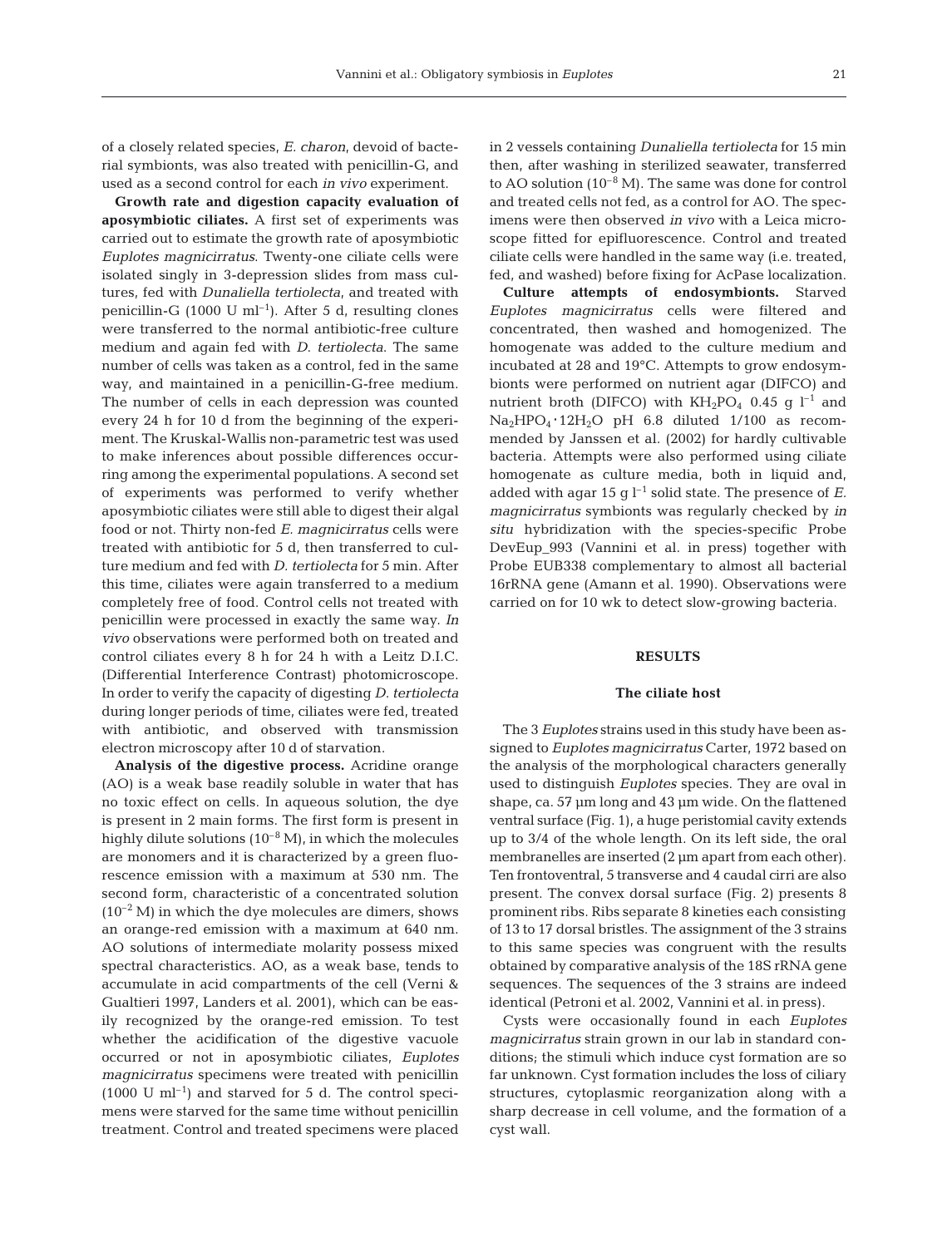

Figs. 1 & 2. *Euplotes magnicirratus* under scanning electron microscope. Fig. 1. Ventral view. Fig. 2. Dorsal view. Scale bars = 10 µm Figs. 3 to 6. *Euplotes magnicirratus,* thin sections. Fig. 3. Cytoplasm portion, B: bacteria. Fig. 4. Symbiont at higher magnification. Fig. 5. Dividing symbiont. Arrow indicates the symbiosome invagination accompanying the bacterial division. Fig. 6. Section of an encysted specimen. Bacteria (B) are still present. CW: cyst wall. Scale bars = 1 µm

# **The symbiont**

Bacterial endosymbionts were found in all the specimens, independently of strain (CO, LIV5 or CAMP4.4). Their identity was demonstrated by *in situ* hybridization with species-specific probe DevEup993. Endosymbionts were never evidenced in the control, *Euplotes charon*. In all the 3 strains, the bacteria were morphologically identical at the ultrastructural level, equally distributed throughout the cytoplasm, and individually contained in vacuoles (symbiosomes) (Fig. 3). The presence of ribosomes along the external surface of the vacuoles indicates that the vacuole is provided by the host rough endoplasmic reticulum (Fig. 4). The symbionts are rod shaped, 0.5 µm wide and up to 2.5 µm long. They possess 2 membranes, the innermost of which is adherent to the protoplasm; the outermost is separated from the cell body by an irregular clear space (Fig. 4). The bacteria divide by transverse binary fission, accompanied by the division of the vacuole to the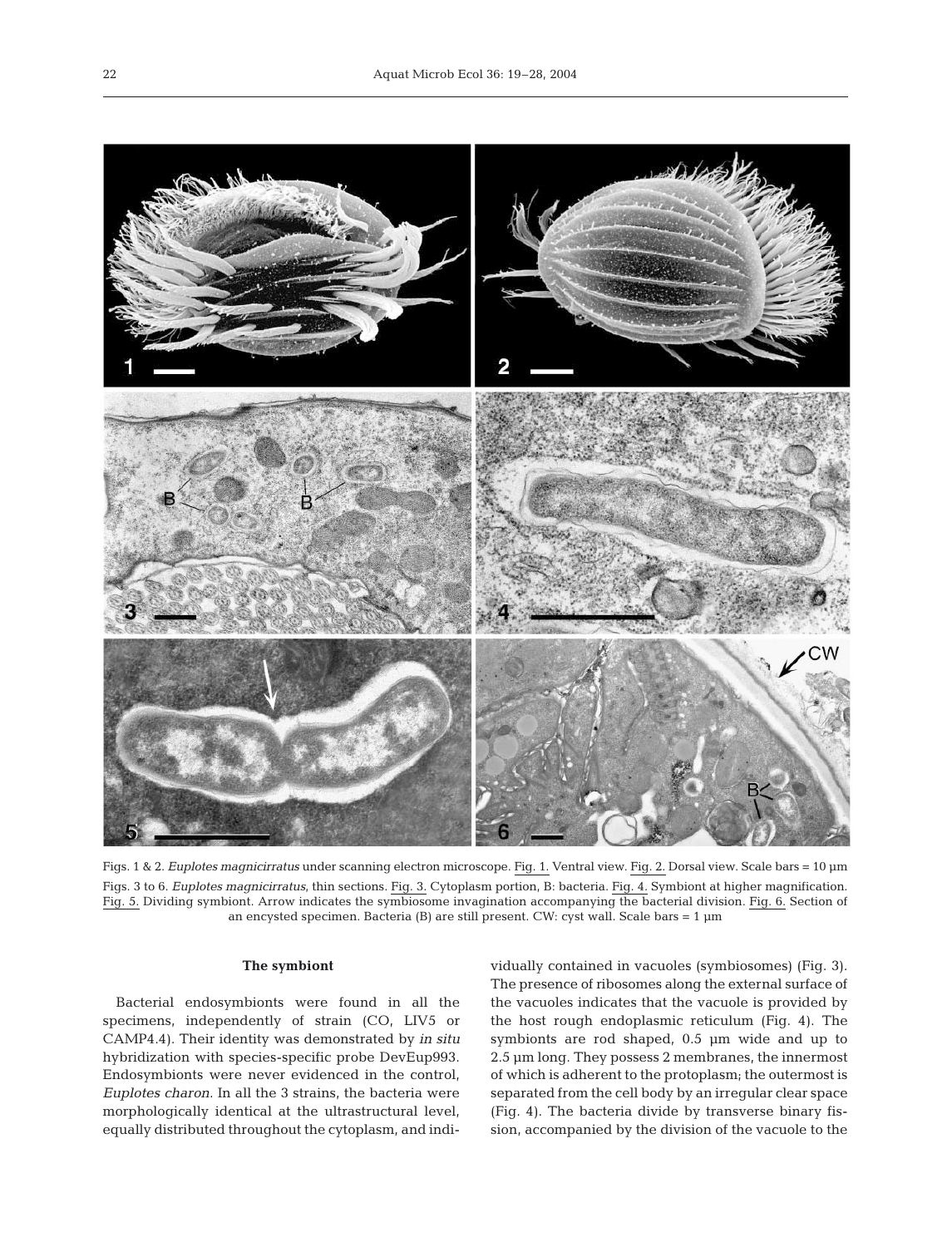separate enclosure of each new bacterium (Fig. 5). The density of bacteria in the host cytoplasm was uniform. On the basis of 20 sections, randomly chosen from 5 different cells, the average number was 8.3 bacteria in a  $100 \mu m^2$  cytoplasmic area.

Bacteria were also always observed in well-formed cysts (Fig. 6), though they have never been seen in a dividing stage.

## **Effects of symbiont deprivation**

## Growth-rate evaluation

Once verified by *in situ* hybridization that bacteria actually disappeared from *Euplotes magnicirratus* cytoplasm after penicillin-G treatment, the growth rate and the general behavior of experimental and control specimens were compared. For this purpose, daily observations and counting of both samples were carried out during the 5 d of penicillin treatment, as well as over 5 d after the specimens were transferred to fresh sea water with food (a total observation period of 10 d). The data thereafter reported (Figs. 7 & 8) refer to Strain LIV5; corresponding results were obtained for CAMP4.4 and CO. The counting revealed statistically significant differences between the 2 series of specimens ( $p < 10^{-5}$ ) (Fig. 7). In the control specimens, a normal motile behavior was observed throughout the experiment, and the expected fission rate was maintained at least until the 8th day, when an increased mortality, presumably due to overcrowding, was recorded (Fig. 8). In the aposymbiotic specimens, although the cells were still able to divide, their abundance did not increase due to a progressive increase in mortality (Fig. 8). Moreover, direct observation showed that most surviving cells were swollen and motility had been altered.

No behavioral or reproductive differences were observed between treated and untreated *Euplotes charon* specimens.

At the end of the observation period, control and treated specimens were placed in appropriate vessels and handled as normal cultures. While controls revived completely, aposymbiotic cells never survived longer than a few weeks. Consequently, it was impossible to culture aposymbiotic strains of *Euplotes magnicirratus*.

#### **Digestion-capacity evaluation**

At the end of the above-described experiment, that is 5 d after the addition of new food organisms, cells collected from both experimental and control speci-



Fig. 7. *Euplotes magnicirratus*. Growth rate evaluation of control and aposymbiotic cells through ciliate abundance (means  $\pm$  SE, n = 21). Arrow indicates the fifth day, i.e. the end of the penicillin-G treatment and the transfer of the cells to an antibiotic-free medium added with *Dunaliella tertiolecta*

mens were observed *in vivo* in the differential interference contrast microscope. Penicillin-treated *Euplotes magnicirratus* appeared full of the green microalgae they fed on, whilst food residues were not visible in the control cells, nor in treated or untreated *E. charon*.

Whether the loss of symbionts really influenced the digestive process in *Euplotes magnicirratus* was further determined by an *ad hoc* experiment, in which 30 treated and 30 control specimens were fed, washed and quickly transferred singly onto microscope slides (see 'Materials and methods'). They were then observed every 8 h to check the presence of algae contained in food vacuoles. Twenty-four hours later, the cytoplasm of the majority (81.25%) of the control cells appeared completely transparent and devoid of visible digestive vacuoles (Fig. 9). In contrast, none  $(0\%)$  of



Fig. 8. *Euplotes magnicirratus*. Mortality percentage of control and aposymbiotic cells. Arrow indicates the fifth day, i.e. the end of the penicillin-G treatment and the transfer of the cells to an antibiotic-free medium added with *Dunaliella tertiolecta*. Observations and counting were carried out for 10 d; after this period, all the aposymbiotic ciliates died within a few weeks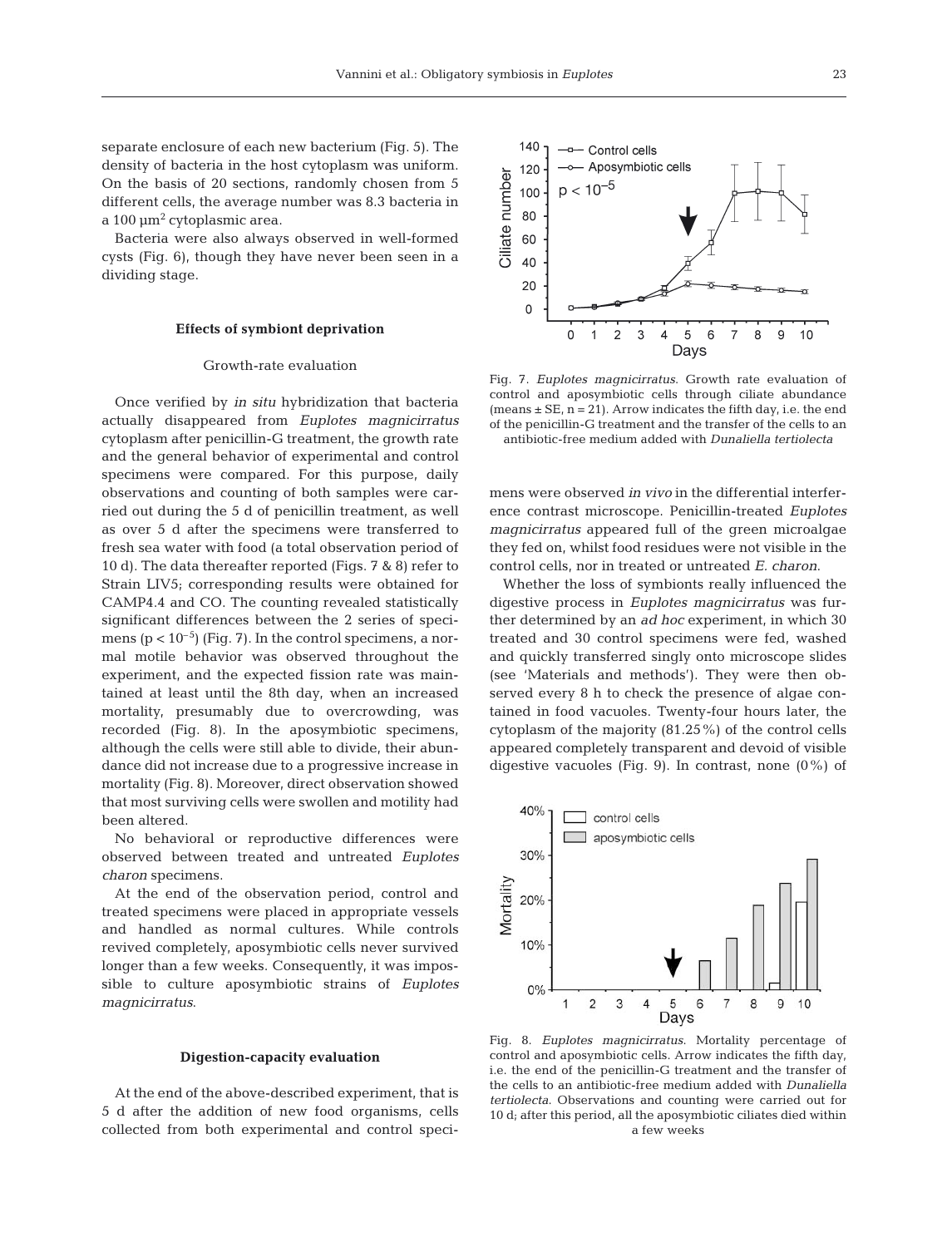

Figs. 9 & 10. *Euplotes magnicirratus* digestion capacity evaluation i*n vivo*. Fig. 9. Control cell: food algae not visible. Fig. 10. Penicillin-treated cell: green algae are clearly visible in the cytoplasm. Scale bars = 10 µm

Figs. 11 & 12. *Euplotes magnicirratus*. *In situ* hybridization with DevEup\_993 probe, specific for *E. magnicirratus* symbionts. Fig. 11. Control specimens. Bacteria (B) are clearly distinguishable in the cytoplasm. Fig. 12. Treated specimens. Bacteria are no longer recognizable. The fluorescent roundish bodies (RB) may be interpreted as undigested *Dunaliella tertiolecta*. Scale bars = 10 µm Fig. 13. *Euplotes magnicirratus*. Acridine orange application. Starved control (A) and aposymbiotic (C) specimens. Fed control (B) and aposymbiotic (D) specimens. Acid compartments are visible by the orange-red emission. Scale bars = 20 µm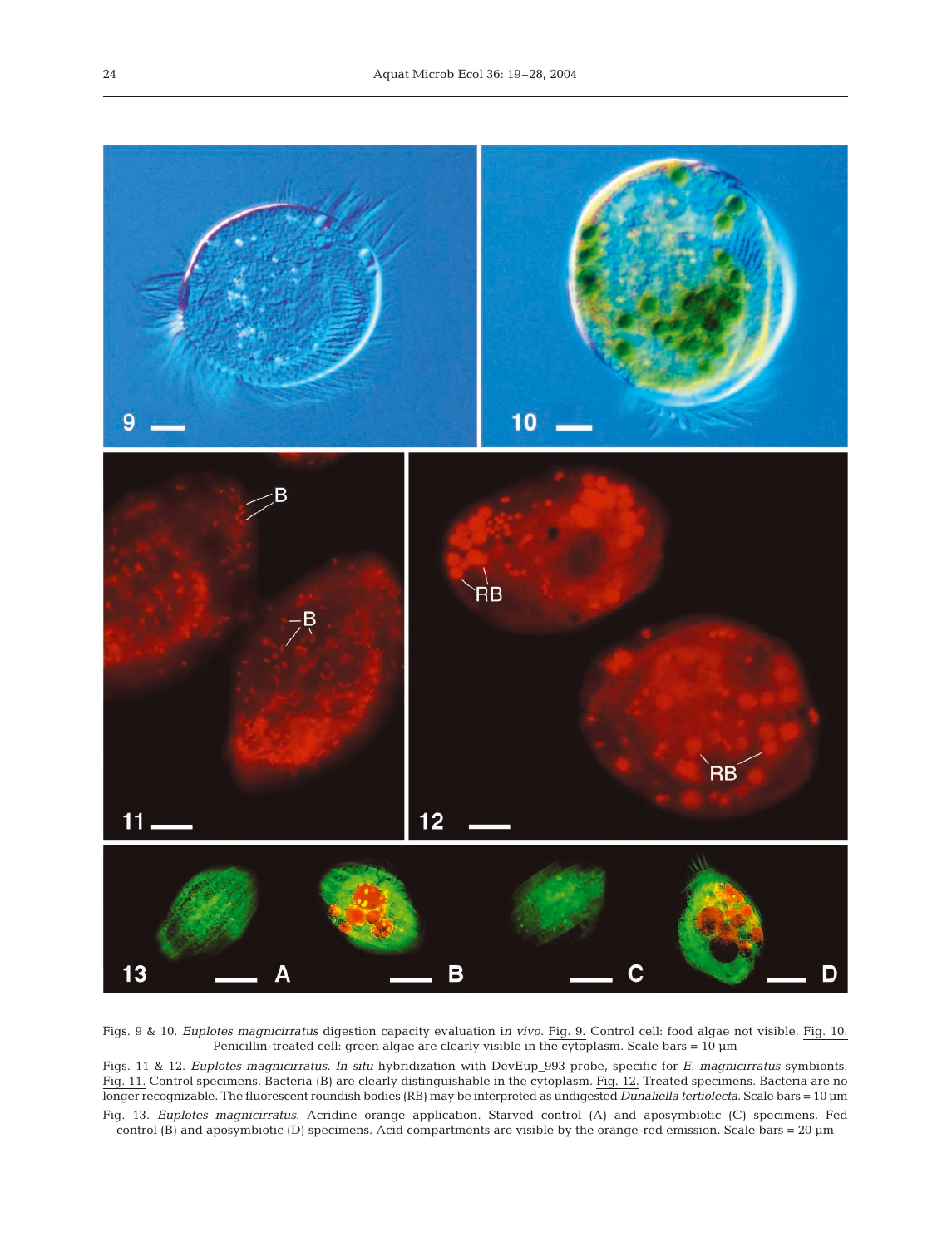the aposymbiotic *E. magnicirratus* had completed its digestive process, and roundish green bodies, i.e. the food algae, could still be easily recognized inside the cells (Fig. 10).

TEM observations performed on aposymbiotic specimens after 10 d of starvation revealed the constant presence of morphologically intact algae (see Fig. 14), showing that digestion did not occur even over this longer period of time. These results agree with the observations performed by *in situ* hybridization with endosymbiont-specific Probe DevEup993. Indeed, the bacteria were clearly evidenced by this technique in untreated specimens (Fig. 11). However, in treated specimens, bacteria were no longer visible, but fluorescent roundish bodies were in the cytoplasm of treated and fed specimens. They can be interpreted as numerous undigested *Dunaliella tertiolecta* whose chloroplasts autofluorescenced (Fig. 12).

## **Analysis of the digestive process**

Two different techniques, generally used to investigate the course of the digestive process in ciliates, were applied to both treated and untreated *Euplotes magnicirratus*. The first set of tests, performed with Acridine Orange, demonstrated that in both control and aposymbiotic specimens, acid food vacuoles are formed. The acid compartments are clearly visible by the high orange-red emission absent in the unfed ciliates (Fig. 13). This observation shows that the first step of the digestive process, that is the acidification of the digestive vacuole, occurs normally in aposymbiotic cells.

However, differences were evident in the next step of digestion, i.e. the activation of acid phosphatase. In digestive vacuoles of control specimens, algae were no longer recognisable and active acid phosphatase was revealed by a fine lead (Pb) precipitate on the food remnants (Fig. 15). Interestingly, bacteria were often observed very close to, or even in contact with, the vacuolar membrane (Fig. 15). The vacuoles of treated, aposymbiotic specimens contained almost completely undigested algae. No sign of acid phosphatase activation was evidenced in them (Fig. 16).

#### **Culturing attempts of symbionts**

*Euplotes magnicirratus* symbionts were able to survive for no more than 3 wk both in nutrient broth diluted 1/100 and in ciliate homogenate broth. During this period, the number of symbiont cells was never observed to increase significantly, and in ciliate homogenate symbionts were only present close to the remnants of destroyed ciliates. The absence of growth

of endosymbionts outside their host was definitively confirmed by the results of culturing attempts on solid media. Growth of colonies of bacterial endosymbionts was never evidenced over the whole observation period (10 wk), either on diluted nutrient agar or on agarized ciliate homogenate.



Fig. 14. An undigested alga *Dunaliella tertiolecta* still present in the cytoplasm of a penicillin treated *Euplotes magnicirratus* specimen after 10 d starvation. Scale bar =  $1 \mu m$ 

Figs. 15 & 16. Active acid phosphatase detection. Fig. 15. In control *Euplotes magnicirratus,* the active enzyme is evidenced by lead precipitate on the remnant of food organisms inside digestive vacuoles. Arrows indicate the lead precipitate. B: bacterium. Fig. 16. In penicillin-treated aposymbiotic specimens, no active acid phosphatase is detected on vacuoles

containing undigested algae. Scale bars  $= 1 \mu m$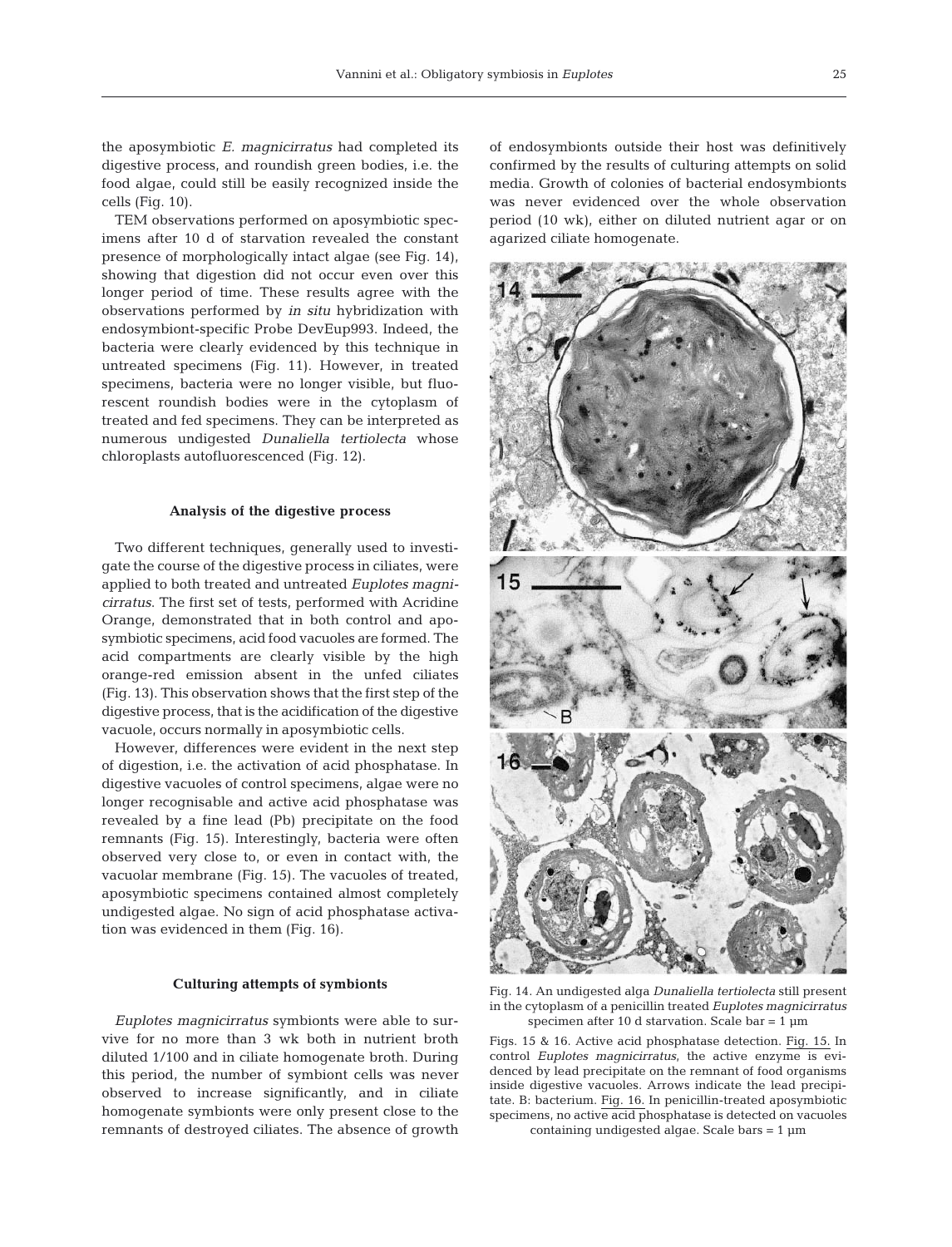#### **DISCUSSION**

The results demonstrate that the symbiotic relationship between *Euplotes magnicirratus* and the alphaproteobacterium '*Candidatus* Devosia euplotis' is well established and, most likely, obligatory for both partners. The symbiosis is constant in the natural environment and is always maintained in lab cultures, even when encystment occurs. The constancy in the symbiont density inside the host cytoplasm indicates a strict correlation between the reproductive cycles of the 2 partners. Furthermore, the average number of 8.3 bacteria in a 100  $\mu$ m<sup>2</sup> cytoplasmic area is very high in comparison to values observed for other bacterial symbionts. In 2 strains of *Euplotes crassus* bearing endosymbionts, this number varied between 1.06 and  $4 \text{ per } 100 \text{ }\mu\text{m}^2$  in certain metabolic conditions (Rosati et al. 1981). Nobili et al. (1976) report a density value of 3.7 per 100  $\mu$ m<sup>2</sup> for the '*Eta* killing particles' of *Euplotes crassus*, a symbiont facultative for the ciliate host. The high bacterial density found in the cytoplasm of *E. magnicirratus* is probably an expression of the close physiological relationship between the 2 partners. Indeed, once deprived of the bacteria the ciliates are no longer able to digest their usual food organism. On the other hand, negative results of the culturing attempts of '*Candidatus* D. euplotis' outside the host indicate that these bacteria find in the ciliate cytoplasm a suitable, exclusive ecological niche.

Until now, only *Polynucleobacter necessarius* and the closely related omicron-like symbionts have been shown to be necessary for the survival of their ciliate hosts which, in their absence, are no longer able to divide (Heckmann 1975). The association described here represents a new finding of ciliates that die if deprived of the bacteria they harbour. This is clearly demonstrated by the results of the growth-rate tests. Despite the high variability, due to the different division rate of each isolate single cell, the differences between the control and the aposymbiotic ciliates are statistically significant.

All our observations indicate an association that involves mutual benefit. It is very likely that the host provides the bacteria with useful resources for their metabolism and, in return, the bacteria compensate metabolic deficiencies of the ciliate for a successful digestive process. The application of acridine orange demonstrated that newly formed phagosomes in aposymbiotic cells are acidified, as in control specimens. However, the successive steps of digestion do not take place in aposymbiotic ciliates, as evidenced by the lack of active acid phosphatase in undigestedalgae containing vacuoles. There are several examples, mainly among freshwater ciliates, of facultative associations with photosynthetic symbionts, particularly *Chlorella*; the ciliates appear to benefit from a reduced dependence from external food sources with a supplementary nutrition (Berninger et al. 1986, Landis 1988, Gu et al. 2002). In *Euplotes*, the presence of these kinds of symbionts has been reported only in *E. daidaleos* (Berninger et al. 1986). By far the most studied case is the frequently occurring symbiotic association between *Paramecium bursaria* and *Chlorella* (Bomford 1965). The algae are taken up in food vacuoles. Shortly after the acidification of the vacuoles, some algal cells are retained, apparently owing to special cell-wall surface components which trigger the formation of a special vacuolar membrane not recognized by lysosomes (Reisser et al. 1982, Meier & Wiessner 1989). More recently, Takeda et al. (1998) proposed that the presence of glucosamine in the rigid wall of the algae is a prerequisite in determining the symbiotic association between *Paramecium bursaria* and *Chlorella*.

In symbiotized *Euplotes magnicirratus*, the digestive process was always found to proceed regularly. In our experimental conditions, most of the ingested algae disappeared from the cytoplasm within 24 h. In contrast, ingested algae were always retained once the symbiotic bacteria had been eliminated. This phenomenon has been observed in many different experiments, carried out in different times and conditions in different penicillin-treated *E. magnicirratus* strains. Algal retention cannot be due to the treatment itself, as it was not observed either in *E. charon*, used in this study as a control, or in *E. crassus* treated with penicillin in previous studies (Nobili et al. 1976).

We have no indications whether undigested algae are modified in any way by acidification or if they still function inside the vacuoles of aposymbiotic *Euplotes magnicirratus*. Certainly, in contrast to the above-mentioned cases, they do not sustain its growth; instead, their accumulation in the cytoplasm renders the host swollen, slow in movement, and finally leads to its death. Therefore, the retention of algae in *E. magnicirratus* is not a physiological mechanism but a defective process.

The influence of symbiont deprivation on digestion of bacteria could not be tested. The experiments were performed in the lab, using a single algal species, namely *Dunaliella tertiolecta*, which does not possess a cell wall (Hoshaw & Maluf 1981, Borowitzka & Borowitzka 1988). *E. magnicirratus* is a filter-feeding ciliate, and very likely in the natural environment feeds on various organisms including bacteria. When only bacteria were provided to our cultures, the growth was slow and difficult. This difficulty indicates that bacteria are not the main component of this ciliate diet even in the natural environment. However, the lack of active acid phosphatase in aposymbiotic specimens indicates that the digestive process is interrupted independently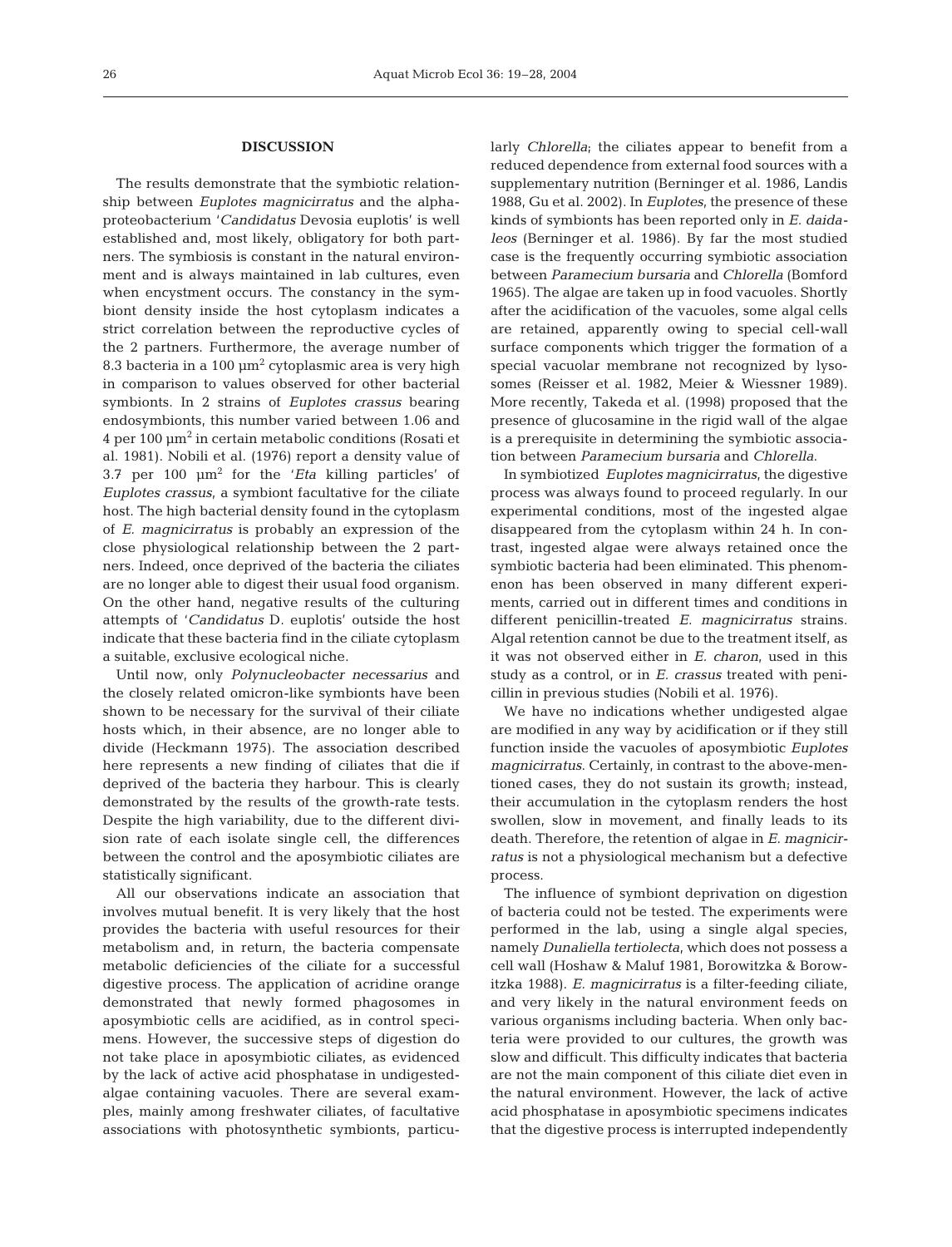of the food organism ingested. This could be due to the lack of metabolites provided by symbiotic bacteria needed for the activation of the lytic process.

Several mutualistic associations between bacteria and ciliates have been studied, but for only one of these was the precise metabolite supplied by the symbiont discovered. *Lyticum flagellatum*, a bacterial symbiont of *Paramecium*, is known to provide its host with folic acid (Soldo 1963, Soldo et al. 1982), although this association is facultative for both partners. Indeed, *Lyticum flagellatum* is lost when paramecia are cultured for some time, and, on the other hand, the bacteria can grow outside the host (Van Wagtendonk et al. 1963, Görtz 2002). The association between *E. magnicirratus* and its endosymbionts seems to be closer. The identity of the bacterial symbionts was unambiguously demonstrated in all the strains by 16S rDNA sequence analysis and species-specific *in situ* hybridization (Vannini et al. in press). The inability of '*Candidatus* D. euplotis' to grow outside its host, on common media, on diluted media, or ciliate homogenate, strongly indicates that there is a deep adaptation to symbiotic life. Furthermore, the constant presence of endosymbionts inside the ciliate cysts, together with the absence of any observed dispersion of symbionts out of the hosts, points out the necessity of a vertical transmission of the bacteria. All these data support the hypothesis of an obligatory association between the 2 partners.

The association between *Euplotes magnicirratus* and '*Candidatus* Devosia euplotis' seems to be speciesspecific. Indeed, in all *E. magnicirratus* strains examined here, regardless of the geographical region in which they were collected, the same bacterial species was unambiguously detected and, as far as we know, this ciliate species has never been described in association with other kinds of bacterial symbionts. Moreover, although *E. magnicirratus* and *E. charon* have the same size, habitat and presumably diet, in the latter neither bacterial symbionts nor retention of algae have ever been observed.

### LITERATURE CITED

- Amann RI, Krumholz L, Stahl DA (1990) Fluorescent oligonucleotide probing of whole cells for determinative, phylogenetic and environmental studies in microbiology. J Bacteriol 172:762–770
- Amann RI, Springer N, Ludwig W, Görtz HD, Schleifer KH (1991) Identification in situ and phylogeny of uncultured bacterial endosymbionts. Nature 351:161–164
- Beier CL, Horn M, Michel R, Schweikert M, Görtz HD, Wagner M (2002) The genus *Caedibacter* comprises endosymbionts of *Paramecium* spp. related to the *Rickettsiales (alphaproteobacteria)* and to *Francisella tularensis (gammaproteobacteria)*. Appl Environ Microbol 68:6043–6050
- Berninger UG, Finlay BJ, Canter HM (1986) The spatial distribution and ecology of zoochlorellaebearing ciliates in a

productive pond. J Protozool 20:557–563

- Bomford R (1965) Infection of algaefree *Paramecium bursaria* with strains of *Chlorella*, *Scemedesnus* and yeast. J Protozool 12:221–224
- Borowitzka MA, Borowitzka LJ (1988) Dunaliella. In: Borowitzka MA, Borowitzka LJ (eds) Microalgal biotechnology. Cambridge University Press, Cambridge, p 27–58
- Dini F, Nyberg D (1994) Adolescence and the reversibility of maturity in *Euplotes crassus*. J Eukaryot Microbiol 41: 361–368
- Fenchel T, Bernard C (1993) Endosymbiotic purple non sulphur bacteria in an anaerobic ciliated protozoon. FEMS Microbiol Lett 110:21–25
- Fenchel T, Finlay BJ (1991) The biology of freeliving anaerobic ciliates. Eur J Protistol 26:201–215
- Fenchel T, Perry T, Thane A (1977) Anaerobiosis and symbiosis with bacteria in freeliving ciliates. J Protozool 24: 154–163
- Görtz HD (2002) Symbiotic associations between ciliates and prokaryotes. The prokaryotes. Electronic edition Release 3.11, Springer-Verlag, New York; available at: http:// link.springer-ny.com/link/service/books/10125/
- Gromov BV, Ossipov DV (1981) *Holospora* (ex Hafkine 1890) nom. rev., a genus of bacteria inhabiting the nuclei of paramecia. Int J Syst Bacteriol 31:348–352
- Gu F, Chen L, Ni B, Zhang X (2002) A comparative study on the electronic microscopic enzymocytochemistry of *Paramecium bursaria* from light and dark cultures. Eur J Protistol 38:267–278
- Heckmann K (1975) Omikron, ein essentieller Endosymbiont von *Euplotes aediculatus*. J Protozool 22:97–104
- Heckmann K, Schmidt HJ (1987) *Polynucleobacter necessarius* gen. nov., sp. nov. an obligate endosymbiotic bacterium living in the cytoplasm of *Euplotes aediculatus*. Int J Syst Bacteriol 37:456–457
- Heckmann K, ten Hagen R, Görtz HD (1983) Freshwater *Euplotes* species with a 9-type cirrus pattern depend upon endosymbionts. J Protozool 30:284–289
- Heckmann K, Schmidt HJ, Fujishima M (1986) Omikron and omikronlike endosymbionts of *Euplotes*. In: Wickner RB, Hinnebushch A, Lambowitz AM, Gunsalus IC, Hollaender A (eds) Extrachromosomal elements of lower eukaryotes. Plenum Press, New York, p 327–335
- Hoshaw WH, Maluf LY (1981) Ultrastructure of the green flagellate *Dunaliella tertiolecta* (Chlorophyceae, Volvocales) with comparative notes on three other species. Phycologia 20:199–206
- Janssen PH, Yates SP, Grinton BE, Taylor PM, Sait M (2002) Improved culturability of soil bacteria and isolation in pure culture of novel members of the divisions Acidobacteria, Actinobacteria, Proteobacteria and Verrucomicrobia. Appl Environ Microbiol 68:2391–2396
- Kusch J, Czubatinski L, Wegmann S, Hübner M, Alter M, Albrecht P (2002) Competitive advantages of *Caedibacter*infected *Paramecia*. Protist 153:47–58
- Landers SC, Treadway RA, Johnson JW, Luckie RN (2001) Food plaquette digestion in the ciliated protozoan *Hyalophysa chattoni*. Invert Biol 120:97–103
- Landis WG (1988) Ecology. In: Görtz HD (ed) *Paramecium*. Springer-Verlag, Berlin, p 419–436
- Lewis PR (1977) Metal precipitation methods for hydrolitic enzymes. In: Glauert MA (ed) Staining methods for sectioned material. Staining methods for sectioned material. North Holland Publishing Company, Amsterdam, p 137–223
- Manz W, Amann RI, Ludwig W, Wagner M, Schleifer KH (1992) Phylogenetic oligodeoxynucleotide probes for the